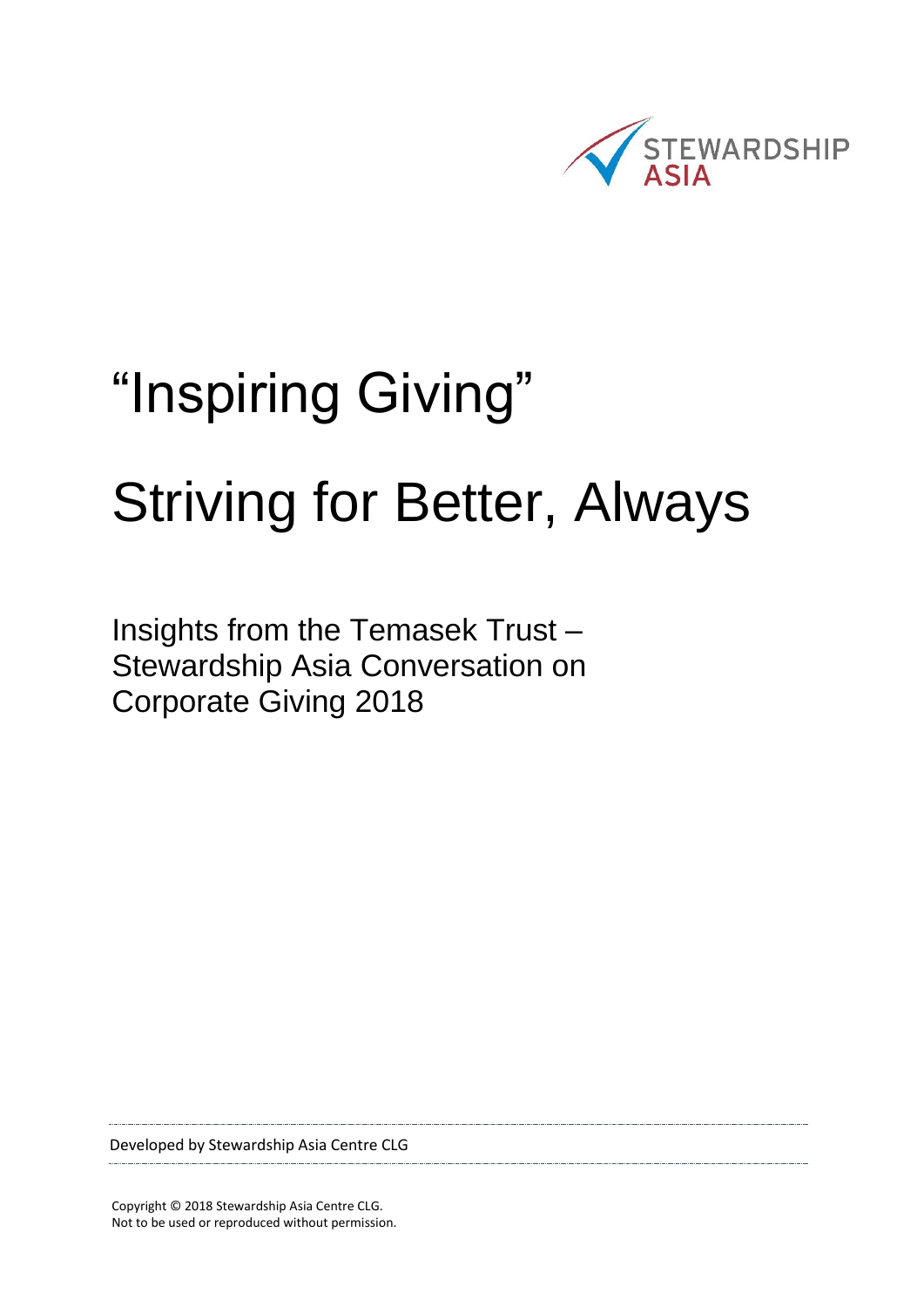

Audience Participation:

**In one word, what does "Striving for better, always" mean to you?**

*(The size of the words in the word cloud reflects its popularity)*

*"We make a living by what we get, but we make a life by what we give."*

*- Winston Churchill*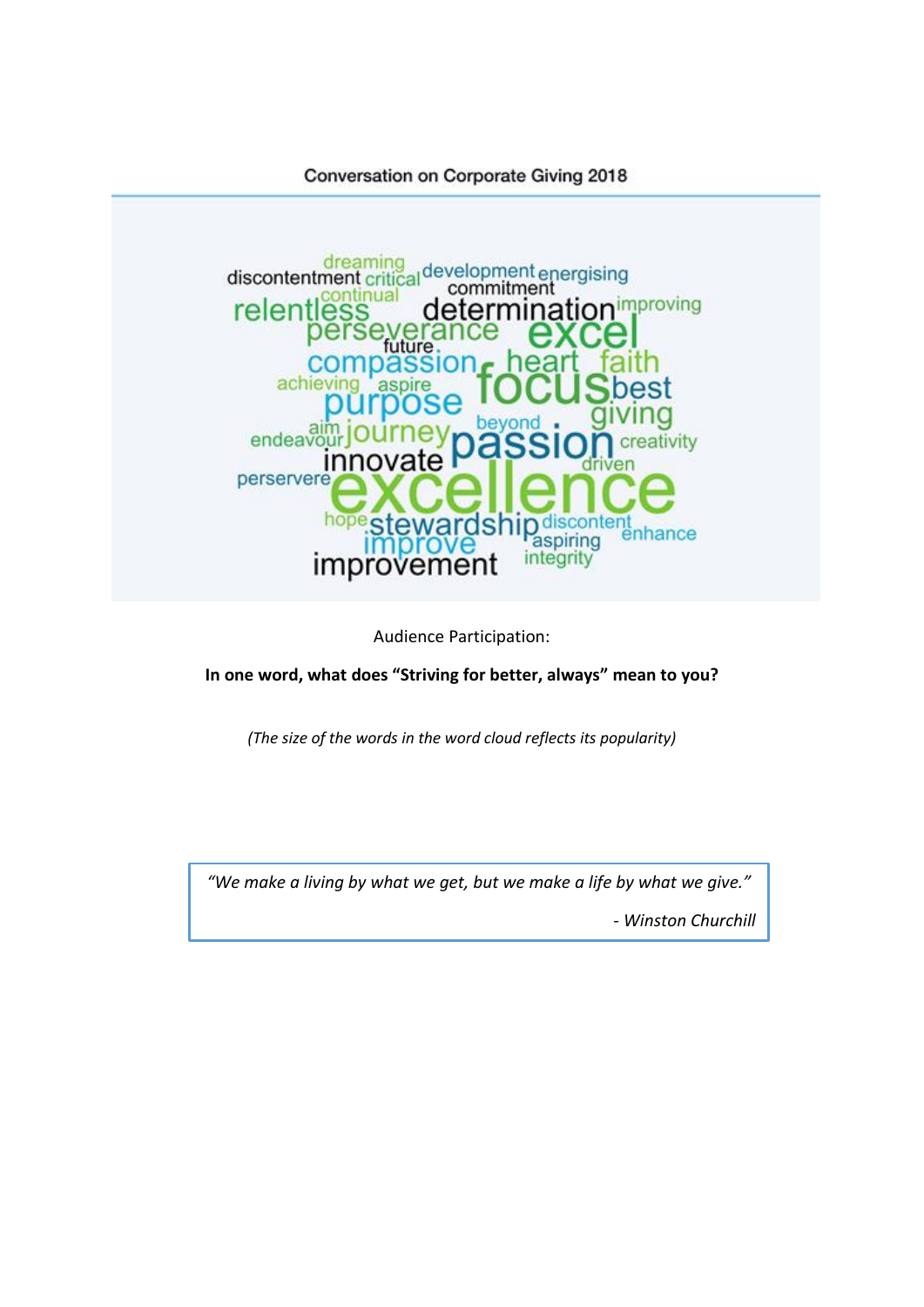The Temasek Trust – Stewardship Asia Conversation on Corporate Giving was held on 18 September 2018 at the Four Seasons Hotel, Singapore. Themed "Striving for better, always", the conversation brought together 166 local and international participants to discuss how we can continuously and collectively advance philanthropy to build people and uplift communities. The conversation featured a lively panel discussion and an engaging dialogue, involving panellists from the government, academic, corporate and non-profit sectors.

#### **Programme:**

#### Keynote Address

Ms Euleen Goh, Board Director, Temasek Trust

#### Panel Discussion

- Lord Wei of Shoreditch, Member of the House of Lords
- Mr Ruel Maranan, President, Ayala Foundation, Inc.
- Dr Tan Lai Yong, Director of Outreach & Community Engagement/Resident Fellow, College of Alice & Peter Tan, NUS
- Mr Benedict Cheong, Chief Executive, Temasek Foundation International
- Moderated by Ms Melissa Kwee, CEO, National Volunteer & Philanthropy Centre

#### A Dialogue with

- Mr Vikrom Kromadit, Chairman, Amata Foundation
- Mr Hsieh Fu Hua, Chairman, Stewardship Asia Centre

#### Summary and Closing Remarks

Mr Ong Boon Hwee, CEO, Stewardship Asia Centre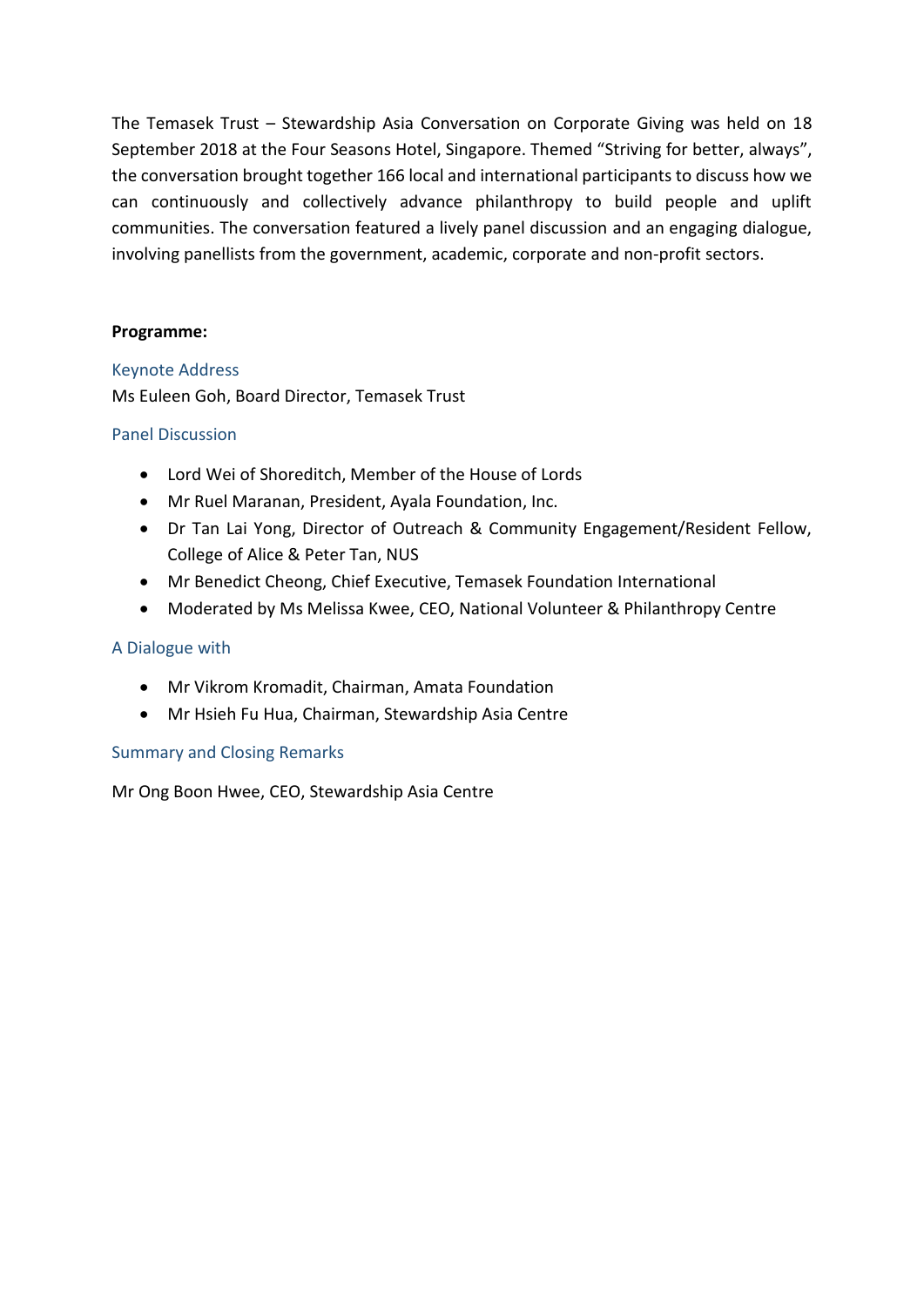# **Striving for Better, Always: Taking a Concerted Approach**

*Highlights from the Keynote Speech by Ms. Euleen Goh, Board Director, Temasek Trust*

*"Always striving for better is not a skill, but an attitude of humility within us to continuously question how we can do better, and do better?" Ms Euleen Goh, Board Director, Temasek Trust*

In her keynote speech, Ms Euleen Goh, Board Director of Temasek Trust, spoke on the importance of making concerted strides towards augmenting the capacities of the social service sector for meaningful philanthropic giving.

#### **The spirit of striving for better**

The word "always" denotes an unrelenting pursuit of excellence. Always striving for better is not a skill, but an attitude of humility within us to continuously question how we can become better, and do better. Some pertinent questions that we can ask ourselves are: How can we give and facilitate giving in ways that empower? How can we give with dignity? How can we create lasting impact through the act of giving? The art of giving is intricate and the act of giving should eventually result in rebuilding communities, fostering interdependence, developing capacity and transforming the lives of the beneficiaries.

#### **Collaboration as a key enabler to meaningful giving**

Given limited resources, the skilful orchestration of strategies across the ecosystem of giving is of paramount importance; and collaboration is the key enabler to understand the inherent capabilities that are present in the landscape. Whether as corporate or individual philanthropic givers, front-line volunteers, service providers or the board and management of non-profit organisations, everyone can play a part along the spectrum of doing good.

Gleaning from the exemplary illustrations of corporate giving, one can gather that such acts often go beyond individual effort and monetary contributions. To rally people together to engender a nationwide movement of giving, organisations can work with like-minded corporates to support social interventions that aim to improve the welfare of beneficiaries. Through partnership, different entities can do a part in encouraging a culture of giving and volunteerism in Singapore. Beyond doubt, no single party can do the heavy lifting alone. It does take a village as well as multi-pronged approaches to make meaningful giving happen.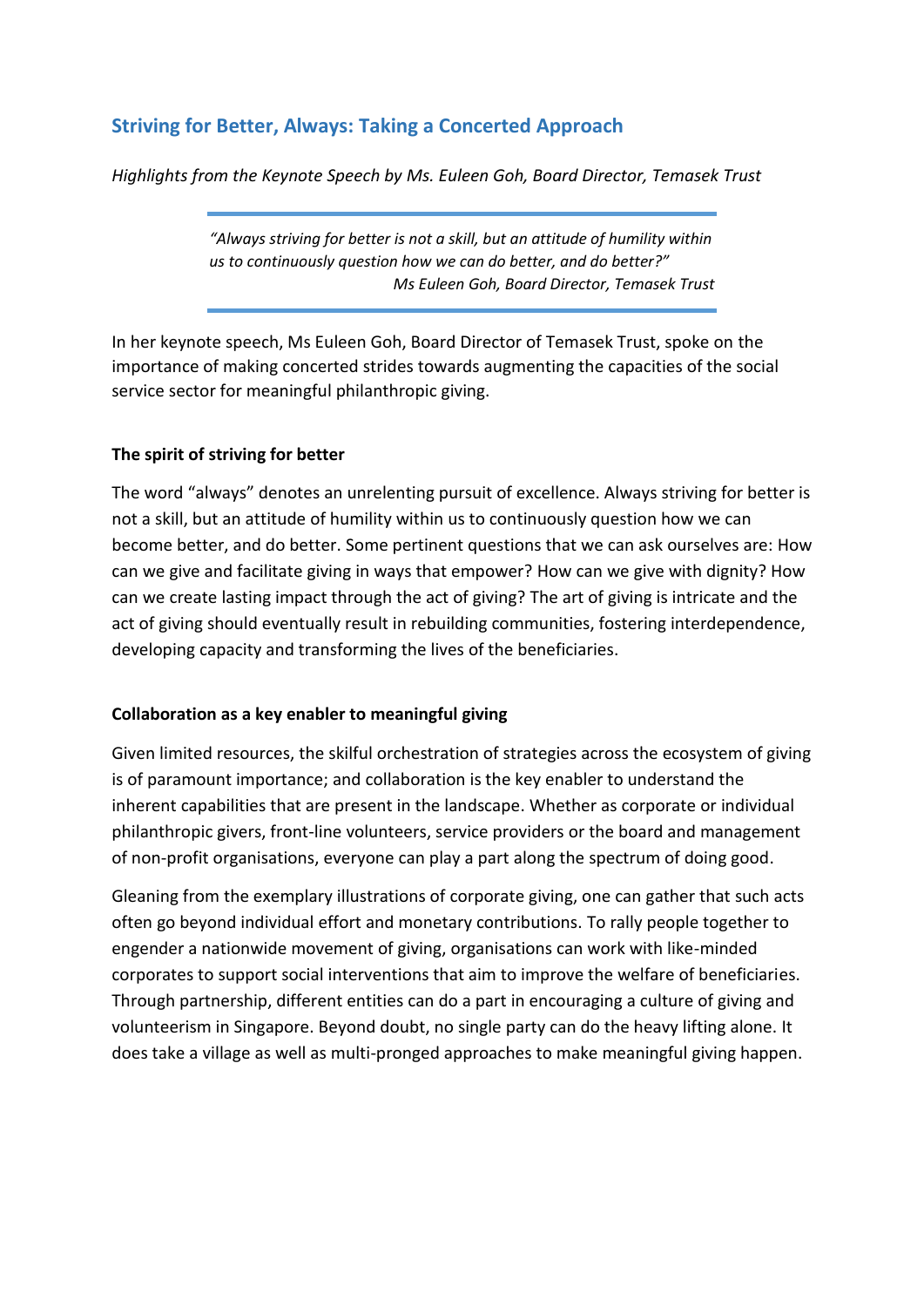#### **Professionalising the sector**

At the heart of pursuit for excellence is the question of how we can continuously professionalise the social service sector. How can we honour professionalism and excellence in charitable practices despite resource constraints? As front-line service providers, how can we encourage innovation and quality of services? As board and management, how can we attract and nurture passionate and skilled talent?

Part of the eco-system, therefore, is to provide the much-needed skills for those in the social sector to continue professionalising and growing as the world changes. One way to augment professionalism is to foster thoughtful governance by serving as a convener of philanthropic ideas and best practices, thereby acting as a catalyst for enhancing capabilities during the levelling-up process. Such sharing also enables practitioners to sharpen their craft and to use the learnings to codify good practices and tinker issues related to the measurement of social impact.

To sustain the momentum of giving, it is essential to have many more conversations with diverse parties across the ecosystem. Such cross-pollination of ideas can lead to deeper understanding of problems and co-creation of effective solutions to multi-faceted social issues.

# **The Pillars of Philanthropic Giving: Attitude, Action and Impact**

#### **A call for action**

Mr Ong Boon Hwee, CEO of Stewardship Asia Centre, set the stage and outlined the overarching emphasis of the forum: corporate philanthropic givers should give in the spirit of uplifting the needy and building the capacity to do better. He also highlighted the philosophy of giving, which is to learn along with the beneficiaries, without being patronising and condescending towards them. Additionally, the quality of services provided should not be compromised in the name of charitable services. At the organisational level, the board and management of non-profit organisations should not neglect good governance and care.

Based upon these premises, an engaging discussion ensued during the panel and dialogue sessions that followed. The following insights were distilled from the exchanges:

#### **Philanthropy is about connecting humanity**

Restoring dignity and cementing relationships are the cornerstones of philanthropic work. Givers should plug into the communities they served, listen intently to their needs and take ownership to provide help that acknowledge the nuances of localised contexts. Not to be prescriptive, givers must communicate sincerely and be people-centric in their outlook. They have to feel the pulse and understand the pressing needs of their beneficiaries. At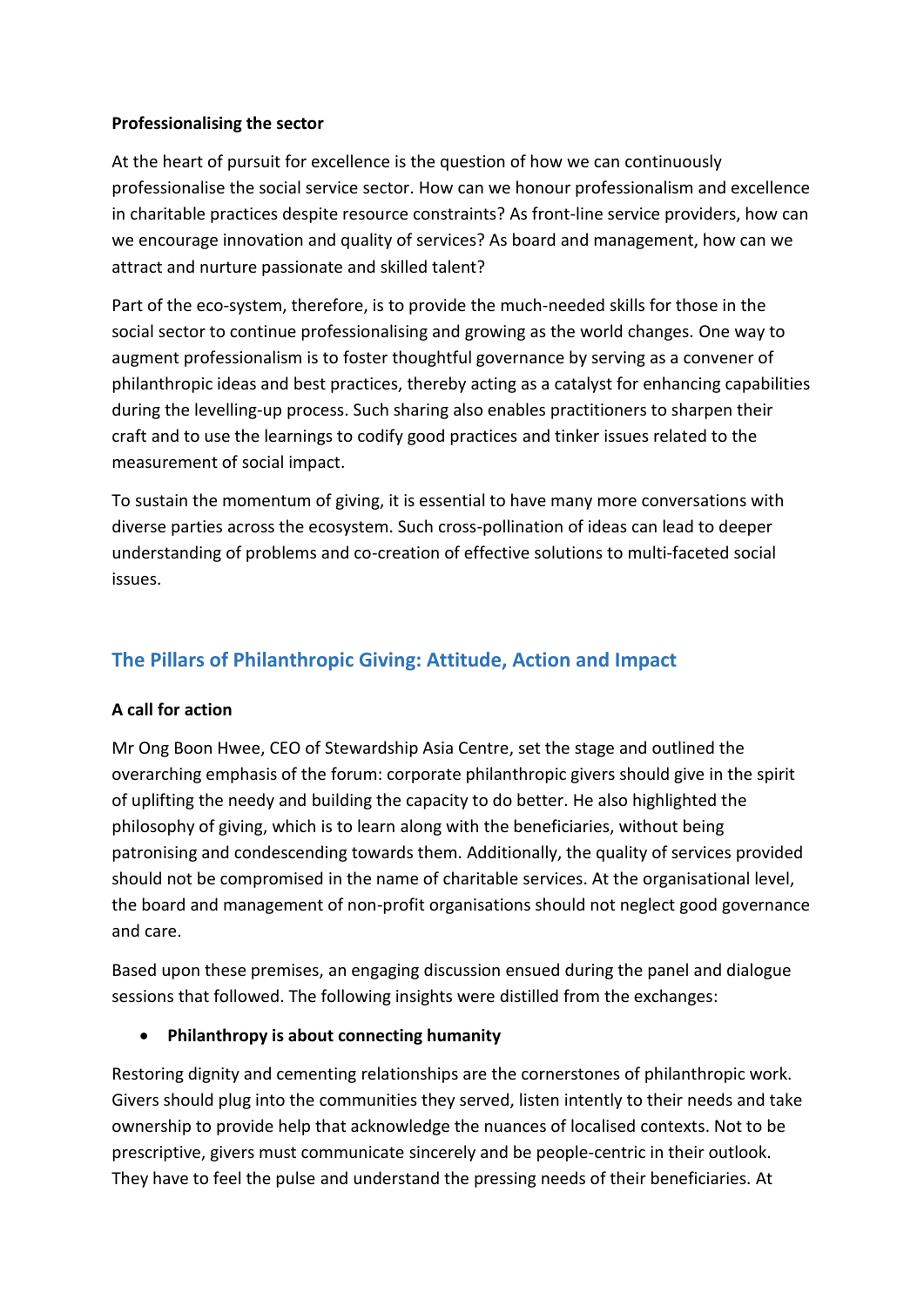times, it means creating common and spontaneous spaces for celebration as well as to share hopes, fears and resources. It is about *journeying along,* rather than *working for* the beneficiaries. Akin to peer-to-peer relationship, all parties co-define what success will look like and learn from one another along the way. Such a model of giving can potentially address the engagement gap between policymakers, givers and grassroot entities on the ground.

## **Givers draw insights from diverse barometers of impact**

Shifting mindset is one of the most challenging aspects of giving. It is not uncommon for the populace to be apathetic towards philanthropic work. Moreover, as both the global and local landscape evolve rapidly, keeping up and staying relevant to the needs of diverse stakeholders can be exigent. There is thus a need to demonstrate the benefits of giving, and perhaps even to incentivise people to do good before real shifts in motivation can take place. Adopting the same meticulous approach used in businesses, there ought to be a careful evaluation of gaps to identify areas where philanthropic giving can make a difference. In other words, the social service sector will need to embed market discipline, identify value proposition and harness market feedback loops to gauge the impact of their contribution.

In addition to market barometer, there are also social barometers that we can take cue from with regard to the value of philanthropic contribution. One good proxy indicator of impact would be the collective desire and commitment of the giving community (including beneficiaries) to see through the delivery of intervention programmes. Such social actions speak volume about the efficacy of the services provided.

The discussion also brought forth another perspective: Givers, especially passionate individuals, do not just rely on external yardsticks to decide their next course of giving. They draw upon their internal barometer and give without expecting returns and without demanding stringent accountability. They are driven by altruistic motivations such as leaving a rich legacy for the future generations and inspiring others to give selflessly.

## **We have to be mindful of the pitfalls of philanthropy**

Whilst we have earlier established that it may be necessary to evaluate the impact of giving, we have to be cognisant that inappropriate means of measurement can go awry. A myopic focus on short-term performance can result in misleading outcomes that fail to capture intangible values. More disconcertedly, there is the opportunity cost of channelling time and resources away from real work to devise, administer and comply with the requirements of the various evaluative instruments. The essence of giving may eventually be lost amid the waves of evaluation fatigue. This begs the question of how then do we balance accountability, transparency, efficiency and trust? What should we actually measure, to what extent, and who should be measuring them?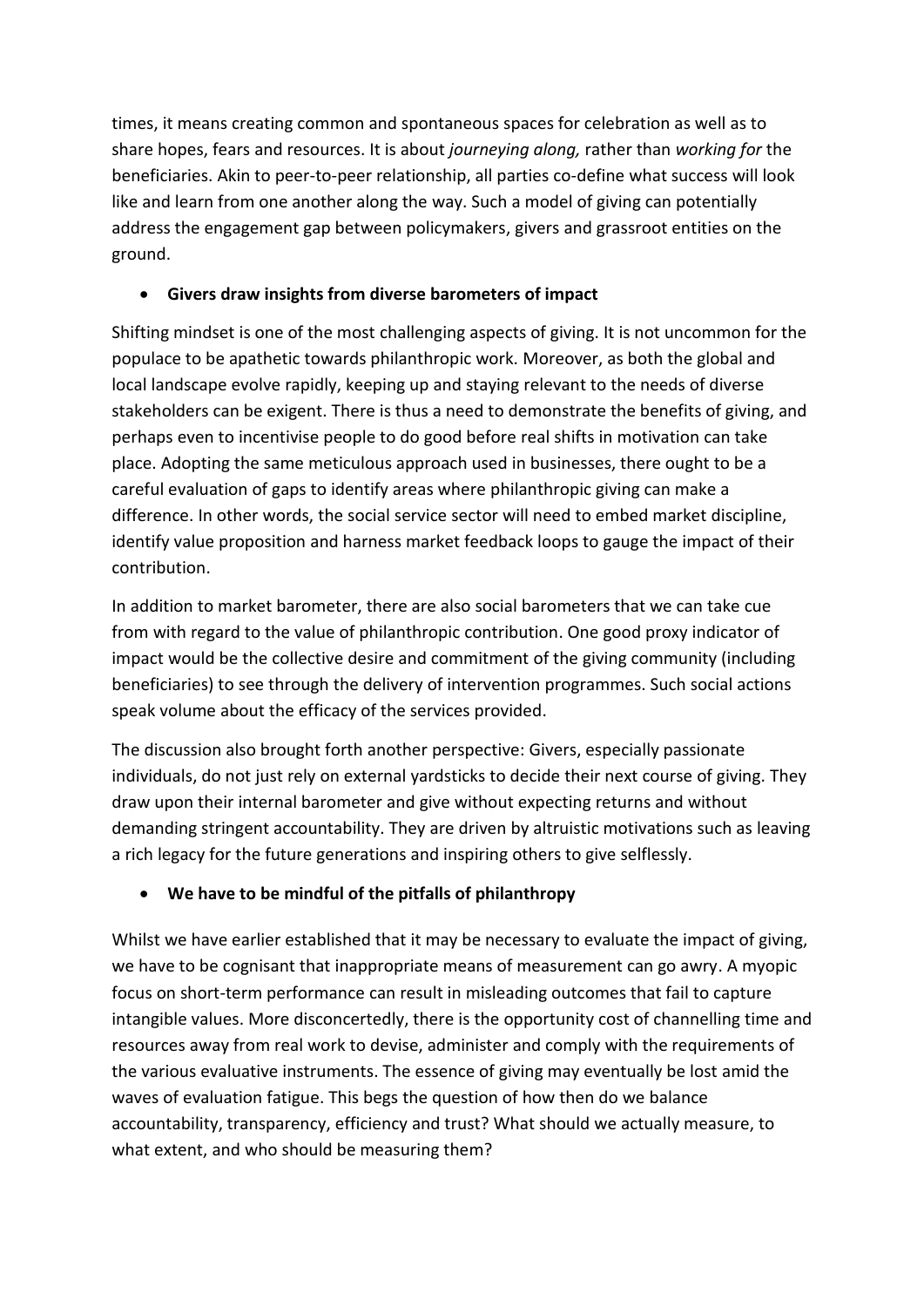Another pitfall concerns the issue of dignity, where individuals from vulnerable communities may not want to accept help because they are afraid of being looked down upon or being stigmatised – a social-cultural baggage that is prevalent in Asia. It takes societal efforts to change societal norms, especially in terms of removing the stigma associated with receiving help. The root of the problem may also stem from the deep-seated dejection experienced by the disenchanted community. Due to their prolonged period of hardship, many have given up hope on a better tomorrow. Imbuing optimism and dispelling despair can pave way for these beneficiaries to express volition to alleviate their dire circumstances - both for themselves and their future generations.

### **We can leverage systemic resources to sustain philanthropic work**

Despite the multi-faceted challenges, everyone can take baby or incremental steps towards giving, starting from embarking small prototype projects before scaling up efforts to embark on more intensive endeavours. To adopt a more systematic approach, relevant bodies can devise a broad social investment and returns framework that is linked to widely accepted agendas such as the United Nation's Sustainability Development Goals. Recognition can also be given to givers who have sustained their philanthropic efforts.

Another area of concern is to unify complementary competencies and integrate giving efficiently and effectively in this meaningful but seemingly disparate endeavour of giving. This necessitates the need for bringing people from different walks of life to come together to collaborate and create creative tensions as well as solutions. The sector can benefit from the presence of "deviants" who are passionate about social reforms and are prepared to challenge norms and do things differently – a welcome move that can inject cognitive diversity in the social service sector.

A change of ethos to see at-risk communities as part of the solution instead of part of the problem will encourage everyone, especially the members of at-risk communities to speak with veracity. By "listening to the margins, but earning the trust of the mainstream", we can earn reciprocal trust in order to sustain giving. We also need patient nurturing to build up the competency of people.

Aligned with the theme of the conversation, giving is an ongoing journey to make the world a better place. With the *attitude* of humility, *action* of collective accountability and understanding of *impact* validity, we can build a resilient network of giving that connects the dots across the spectrum of giving.

## **Moving Forward**

At the conclusion of the event, participants were asked to give their views on key areas that corporate givers could look into. The key points raised in the responses are summarised here: